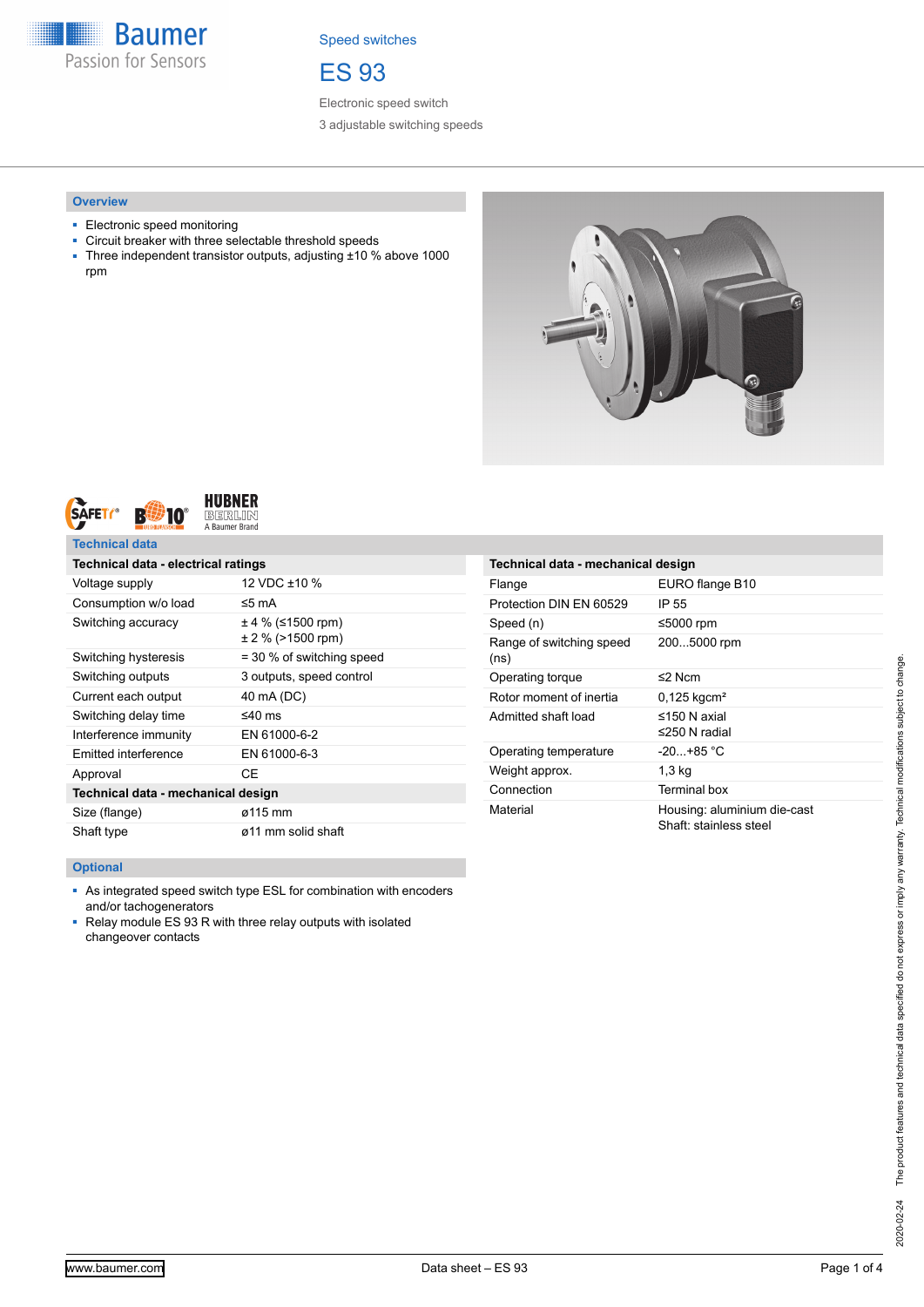

Speed switches

## ES 93

Electronic speed switch 3 adjustable switching speeds

### **Terminal assignment**

**View A** *(see dimension)* Connecting terminal



### **Block circuit diagram**









 $n = speed$ <br> $ns = adjust$ ns = adjusted switching speed

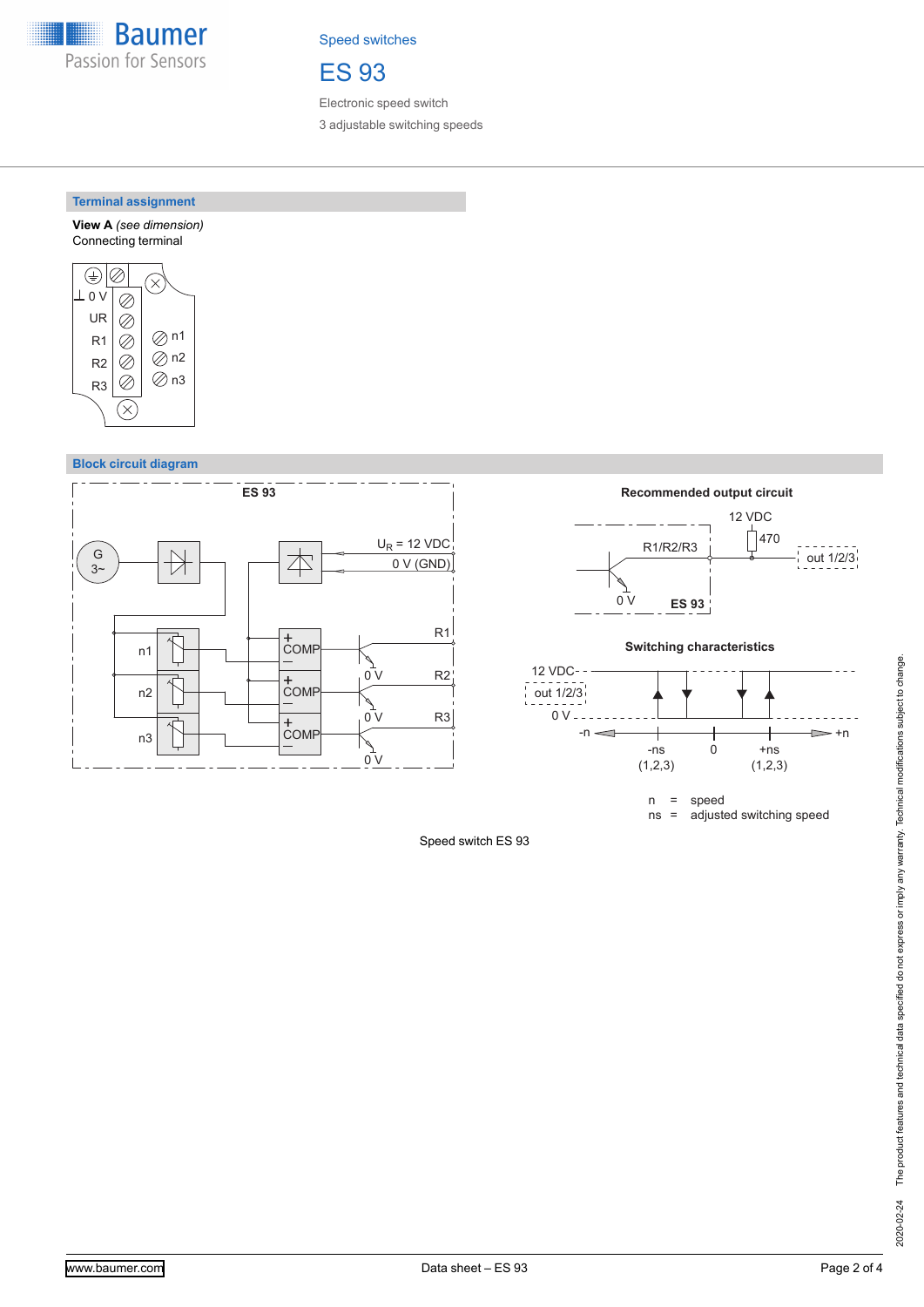

Speed switches

# ES 93

Electronic speed switch 3 adjustable switching speeds

## **Dimensions**